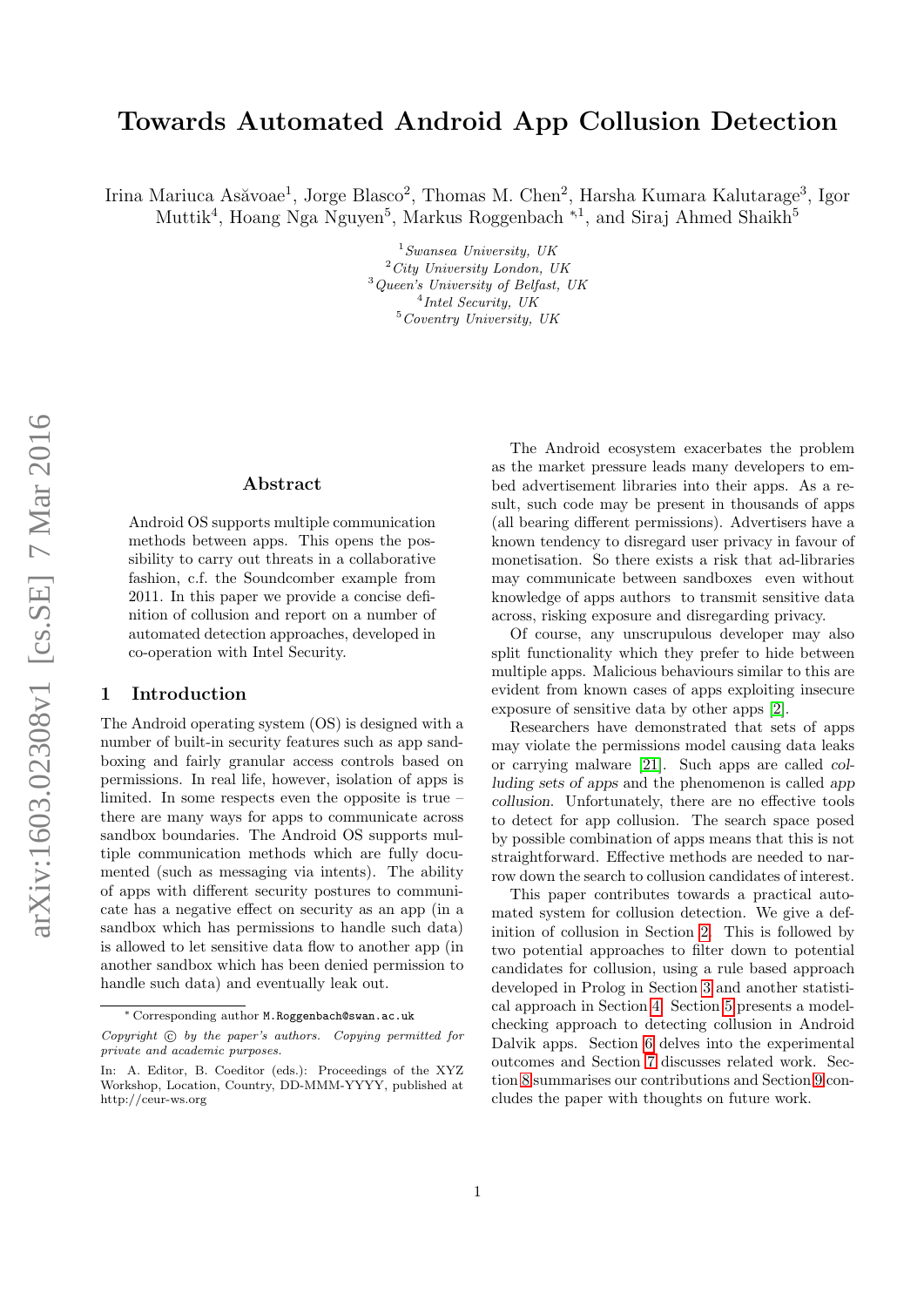# <span id="page-1-0"></span>2 Defining collusion

Our notion of collusion refers to the ability for a set of apps to carry out a threat in a collaborative fashion. This is in contrast to most existing work, where collusion is usually associated with inter-app communications and information leakage (see Section [7\)](#page-5-0). We consider that colluding apps can carry out any threat such as the ones posed by single apps. The range of such threats includes [\[23\]](#page-7-2):

- Information theft: happens when one app accesses sensitive information and the other sends information outside the device boundaries.
- Money theft: happens when an app sends information to another app that is capable of using money sensitive API calls (e.g. SMS).
- Service misuse: happens when one app is able to control a system service and receives information (commands) from another app to control those services.

A threat can be described by a set of actions executed in a certain order. We model this by a partially ordered set  $(T, \leq)$ , where T is the set of actions and  $\leq$  specifies the execution order. When  $(T, \leq)$  is carried out, actions from  $T$  are sequentially executed, according to some total order  $\leq^*$  such that  $\leq \leq^*$ ; in other words,  $(T, \leq^*)$  is a total extension of  $(T, \leq)$ . Let  $Ex((T, \leq))$  denote the set of all possible total extensions of  $(T, \leq)$ ; i.e., all possible ways of carrying out threat  $(T, \leq)$ . Similarly, we also define inter-app communication as a partially ordered set.

We define collusion as follows:

- A1: Actions are operations provided by Android API (such as record audio, access file, write file, send data, etc.). Let Act denote the set of all actions.
- A2: Actions can be characterised by a number of attributes (such as permissions, input parameters, etc.). Let  $B$  denote the set of all action attributes and  $pms: Act \rightarrow \varphi(B)$  specify the set of permissions required by Android to execute an action.
- A3: A threat  $t = (T, \leq)$  is a partially ordered set. Let  $\tau$  denote the set of all threats. In the scope of this paper,  $\tau$  represents the set of all known threats caused by single applications.
- A4: An inter-app communication  $c = (C, \leq)$  is a partially ordered set. Let com denote the set of all known inter-app communications.

<span id="page-1-3"></span>Definition 1 (Collusion). A set S consisting of at least two apps is colluding if together they execute a sequence  $A \in Act^*$  such that:



<span id="page-1-2"></span>Figure 1: An example of colluding apps

- 1. there exists a subsequence A' of A such that  $A' \in$  $Ex(t)$  for some  $t \in \tau$ ; furthermore, A' is collectively executed involving all apps in S, i.e., each app in  $S$  executes at least one action in  $A'$ ; and
- 2. there exists a subsequence  $C'$  of A such that  $C' \in$  $Ex(c)$  for some  $c \in com$ .

To illustrate our definition we present an example.

Example 1 (Stealing contact data). The two apps graphically represented in Figure [1](#page-1-2) perform information theft: the Contact app reads the contacts database to pass the data to Weather\_app, which sends the data to a remote server controlled by the adversary. The information is sent through shared preferences.

Using the collusion definition we can describe the actions performed by both apps as:  $Act_{\texttt{Context\_app}} =$  ${a_{read\_contents}}$ ,  $Act_{Weather\_app} = {a_{send\_file}}$ . with  $pms(a_{read\_contents})$  = {Permission\_contacts} and  $pms(a_{send\_file})$  = {Permission\_internet}. The information threat t is given by  $T =$  ${a_{read\_contacts}, a_{send\_file}}$  and defining  $a_{read\_contacts}$  $a_{send\_file}$ . The inter-app communication is de $fined$  as  $com_{\text{Context\_app}}$  = { $send_{shared\_prefs}$ },  $com_{\texttt{Weather} \texttt{app}}$  = { $recv_{shared\_prefs}$ } and  $send_{shared\_prefs} < recv_{shared\_prefs}.$ 

### <span id="page-1-1"></span>3 Detecting collusion threat

Our first approximation to detect app collusion utilises Logic Programming in Prolog. Its goal is to serve as a fast, computationally cheap filter that detects potential colluding apps. It (1) uses Androguard [\[9\]](#page-7-3) to extract facts about the communication channels and permissions of all single apps in a given app set  $S$ ,  $(2)$ which is then abstracted into an over-approximation of actions and communication channels that could be used by a single app. (3) Finally the collusion rules are fired if the proper combinations of actions and communications are found in S.

We utilise an action set  $Act_{prolog}$  composed out of four different high level actions: accessing sensitive information, use an API that can directly cost money, control device services (e.g. camera, etc.), and send information to other devices and the Internet. To find out which of these actions an app could carry out, we extract its set of permissions  $pms_{proloq}$ . Each permission is mapped to one or more of the four high level actions. For example, an app that declares the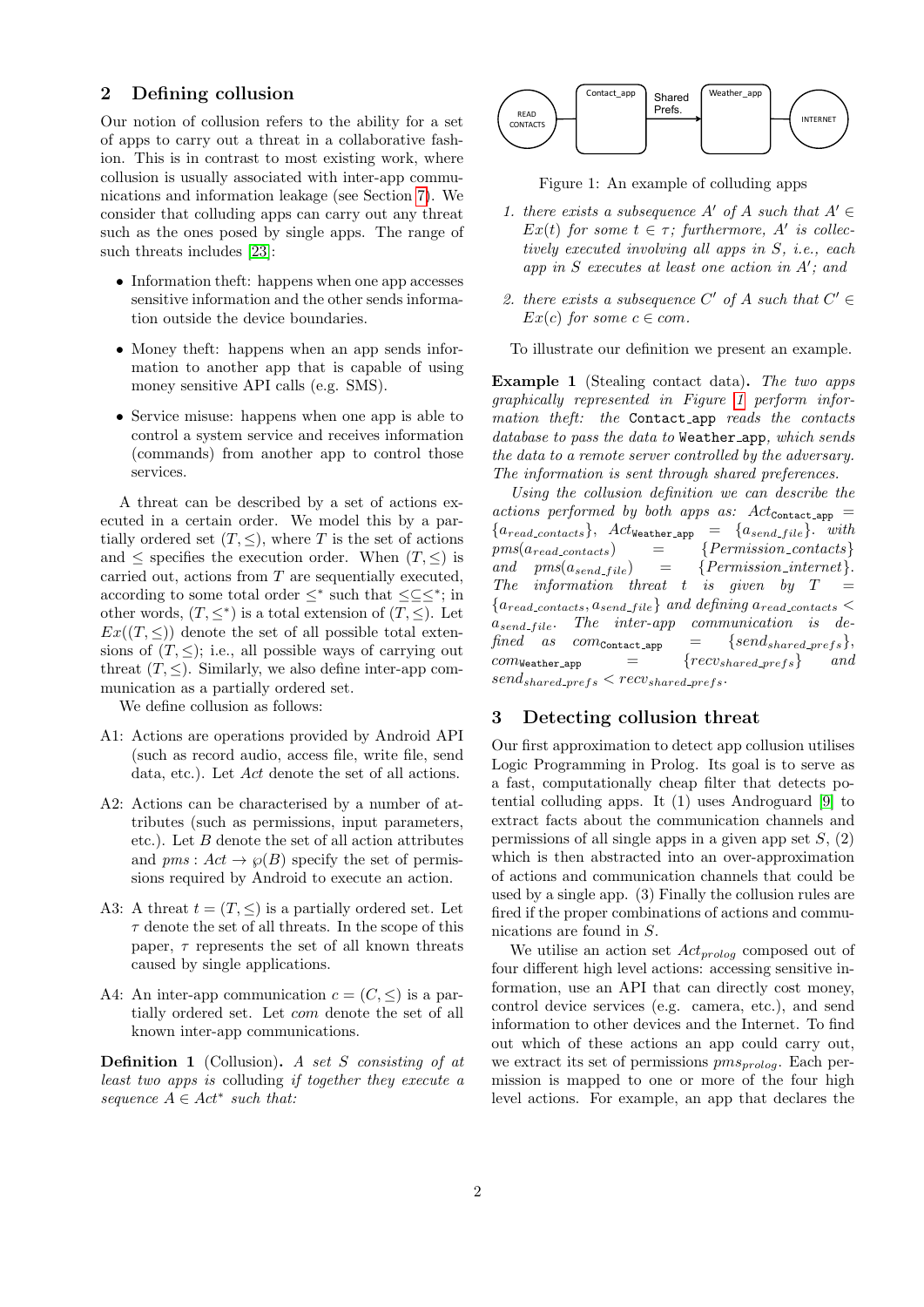INTERNET permission will be capable of sending information outside the device:

 $uses(App, P_{Internet}) \rightarrow information\_outside(App)$ 

The communication channels established by an app are characterised by its API calls and the permissions declared in its manifest file. We cover all communication actions  $(com_{prolog})$  that can be created as follows:

- Intents are messages used to request actions from other application components (activities, services or broadcast receivers). Activities, services and broadcast receivers declare the intents they can handle by declaring a set of IntentFilters.
- *External Storage* is a storage space shared between all the apps installed without restrictions. Apps accessing the external storage need to declare the READ EXTERNAL STORAGE permission. To enable writing, apps must declare WRITE EXTERNAL STORAGE.
- *Shared Preferences* are an OS feature to store keyvalue pairs of data. Although it is not intended for inter-app communication, apps can use key-value pairs to exchange information if proper permissions are defined (before Android 4.4).

We map apps to sending and receiving actions by inspecting their code and manifest files. When using Intents and SharedPreferences we are able to specify the communication channel using the intent actions and preference file and package respectively. If an application sends a BroadcastIntent with an action SEND FILE we consider the following:

> $send\_broadcast(App, Intent_{send\_file})$  $\rightarrow send(App, Intent_{send~file})$

We consider that two apps communicate if one of them is able to send and the other to receive through the same channel. This allows to detect communication paths composed by an arbitrary number of apps:

 $send(App_a, channel) \wedge receive(App_b, channel) \rightarrow$  $communicate(App_a, App_b, channel)$ 

Our threat set  $\tau_{prolog}$  considers information theft, money theft and service misuse. As our definition states, each of the threats is characterised by a sequence of actions. For example, the information theft threat is codified as the following Prolog rule:

> sensitive information  $App_a$ )  $\wedge$  information\_outside(App<sub>b</sub>)  $\wedge$  communicate( $App_a, App_b, channel$ )

 $\rightarrow$  collusion(App<sub>a</sub>, App<sub>b</sub>)

Currently, we do not take into account the order of action execution.

# <span id="page-2-0"></span>4 Assessing the collusion possibility

In this section, we apply machine learning to classify app sets into colluding and non-colluding ones. To this end, we first define a probabilistic model. Then we train the model, i.e., estimate the model parameters on a training data set. As a third step we validate the model using a validation data set. Additionally, in Section [6.3,](#page-5-1) we check the model with testing data.

Estimating the collusion possibility within a set  $S$ of apps involves to estimate two different likelihood components  $L_{\tau}$  and  $L_{com}$ .  $L_{\tau}$  denotes the likelihood of carrying out a threat.  $L_{com}$  denotes the likelihood of performing some inter-app communication. Hence, the likelihood of colluding within S is given by  $L_{\tau} \times L_{com}$ .

In order to estimate  $L_{\tau}$ , we employ a so-called Naive Bayesian informative [\[17\]](#page-7-4) model. We consider a multivariate random variable  $Y = (y_1, \ldots, y_k)$ . Here, k is the total number of permissions in Android OS, and  $y_i \in \{0,1\}$  are independent Bernoulli random variables. Variable  $y_j$  is 1 if permission j is found in  $S$ , 0 otherwise.  $P(Y)$  stands for the probability of obtaining  $S$  with permissions as described by  $Y$ . Our probabilistic model is then given by equation [\(1\)](#page-2-1)

<span id="page-2-1"></span>
$$
P(Y) = \prod_{j=1}^{k} \lambda_j^{y_j} (1 - \lambda_j)^{1 - y_j}
$$
 (1)

where  $\lambda_i \in [0, 1]$  is the Bernoulli parameter.

To compute  $L_{\tau}$  we define  $L_{\tau} = ln\{(P(Y))^{-1}\}\.$  This reflects on the likelihood of an app set to "being malicious" increasing as the number of permissions requested increase. Therefore, any monotonically decreasing function can be chosen [\[17\]](#page-7-4). For comparisons we average out  $L_{\tau}$  and scale down to the range [0,1].

To complete our modelling, we need to estimate values  $\hat{\lambda}_j$  that replace  $\lambda_j$  in the computation of  $L_{\tau}$ . To this end – to avoid over fitting  $P(Y)$  – we estimate  $\lambda_i$  using informative beta prior distributions [\[13\]](#page-7-5) and define the maximum posterior estimation

$$
\hat{\lambda_j} = \frac{\sum y_j + \alpha_j}{N + \alpha_j + \beta_j} \tag{2}
$$

where  $N$  is the number of apps in the training set and  $\alpha_i, \beta_i$  are penalty effects. In this work we set  $\alpha_i = 1$ .  $\beta_i$  depend on the critical level of permissions as given in [\[20,](#page-7-6) [17\]](#page-7-4).  $\beta_i$  can take either the value 2N (most critical), N (critical) or 1 (non-critical).

We consider  $L_{com}$  to be a binary function such that  $L_{com} \in \{1,0\}$  which takes the value 1 if there is inter app communication within  $S$ , 0 otherwise.

To the best of our knowledge, there are no known colluding examples in the wild. However, there are sets of apps available, where individual apps have been classified by industry experts. Thus, we have utilised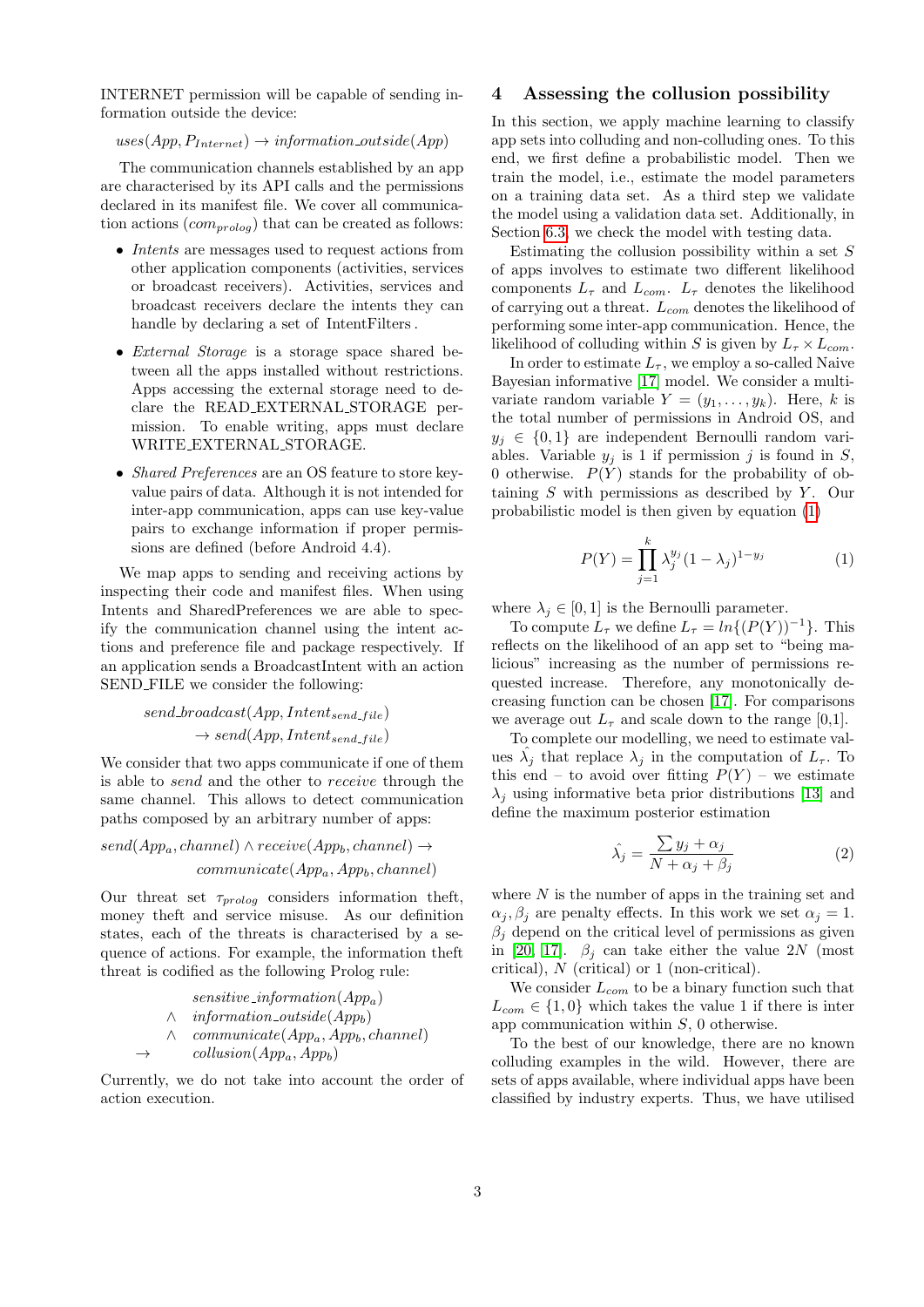

<span id="page-3-1"></span>Figure 2: Distribution of  $L_{\tau}$  over evaluation sample. Blue dotted line: best possible linear discriminant line.

one such set provided by Intel Security, which consists of 9k+ malicious and 9k+ clean apps. As mentioned in Section 2, there is no evidence suggesting differences between threats caused by single apps and colluding apps. Thus, we can estimate  $L_{\tau}$  based on this set. As for  $L_{com}$ , there is no need to estimate any constants.

We validate our model on a larger set of apps (a blind sample) that was produced for calibration of collusion detection mechanisms. This validation set consists of 240 app pairs in which half are colluding pairs, the other half is non-colluding.

For this analysis, we implemented an automated process using R and Bash scripts, which also includes calls to a third party research prototype [\[5\]](#page-7-7) to find intent based communications. Additionally, a simple permission based rule set was defined to find communication using external storage. Overall, this process consists of the following steps: (1) extracting permissions of all single apps in a given app set S; (2) computing  $L_{\tau}$  using extracted permissions; (3) if  $L_{\tau}$  is greater than a certain threshold then estimating  $L_{com}$  as mentioned above; and finally (4) computing  $L_{\tau} \times L_{com}$ .

Figure [2](#page-3-1) presents  $L_{\tau}$  values for the validation dataset in which a clear separation can be seen between two classes with a lower  $(=0.50)$  and upper (=0.69) bounds for a discriminant line. Table [1](#page-3-2) presents the confusion matrix obtained by fitting the best possible linear discriminant line at  $L<sub>\tau</sub> = 0.55$  in Figure [2.](#page-3-1)

| $n = 240$                  | Actual<br>Colluding | Actual<br>Non-Colluding |  |  |  |  |
|----------------------------|---------------------|-------------------------|--|--|--|--|
| Predicted<br>Colluding     | 114                 |                         |  |  |  |  |
| Predicted<br>Non-Colluding |                     | 113                     |  |  |  |  |

<span id="page-3-2"></span>Table 1: Confusion matrix for the evaluation sample.

Performance measures precision $(=0.94)$  and Fmeasure $(=0.95)$  were computed using the Table [1.](#page-3-2) Precision quantifies the notion of specificity while F-



<span id="page-3-3"></span>Figure 3: Work-flow

measure provides a way to judge the overall performance of the model for each class. The higher these values, the better the performance. Such values could be due to a bias of the validation sample towards the methodology. Further investigation on the bias of the evaluation dataset is left for future work.

### <span id="page-3-0"></span>5 Model-Checking for collusion

We demonstrate the effective attempt to detect collusion via model-checking. Figure [3](#page-3-3) shows the basic work-flow employed: it starts with a set of apps in the Dalvik Executable format DEX [\[1\]](#page-7-8); this code is disassembled and (currently manually) translated into a semantically faithful representation in the framework K  $[18]$  – this step also triggers a data flow analysis of the app code; compilation translates the K representation into a rewrite theory in Maude [\[7\]](#page-7-10); using the Maude model-checker provides an answer if the app set colludes or not: in case of collusion, the tool provides a readable counter example trace (see Section [6.4\)](#page-5-2).

The rewriting logic semantics framework K allows the user to define configurations, computations and rules [\[18\]](#page-7-9). Configurations organise the program state in units called cells. In case of SMALI assembly programs, on the method level program states essentially consist of the current instruction, registers and parameters, and the class it belongs to. The operational semantics of, say, the assembly instruction

#### const Register, Int

for loading an integer constant Int into a register Register is captured by a rule



which reads: provided the current instruction is to load an integer I into a register  $R$ , then the cell "regs" capturing the state of the registers is updated by binding the value I to register R. The SMALI language also includes procedure calls. These allow to access functionality provided by the Android operating system, e.g., to read protected resources such as the GPS location or to send/receive a broadcast intent. Thus, besides encoding SMALI instructions in K, we also model the infrastructure that Android provides to apps.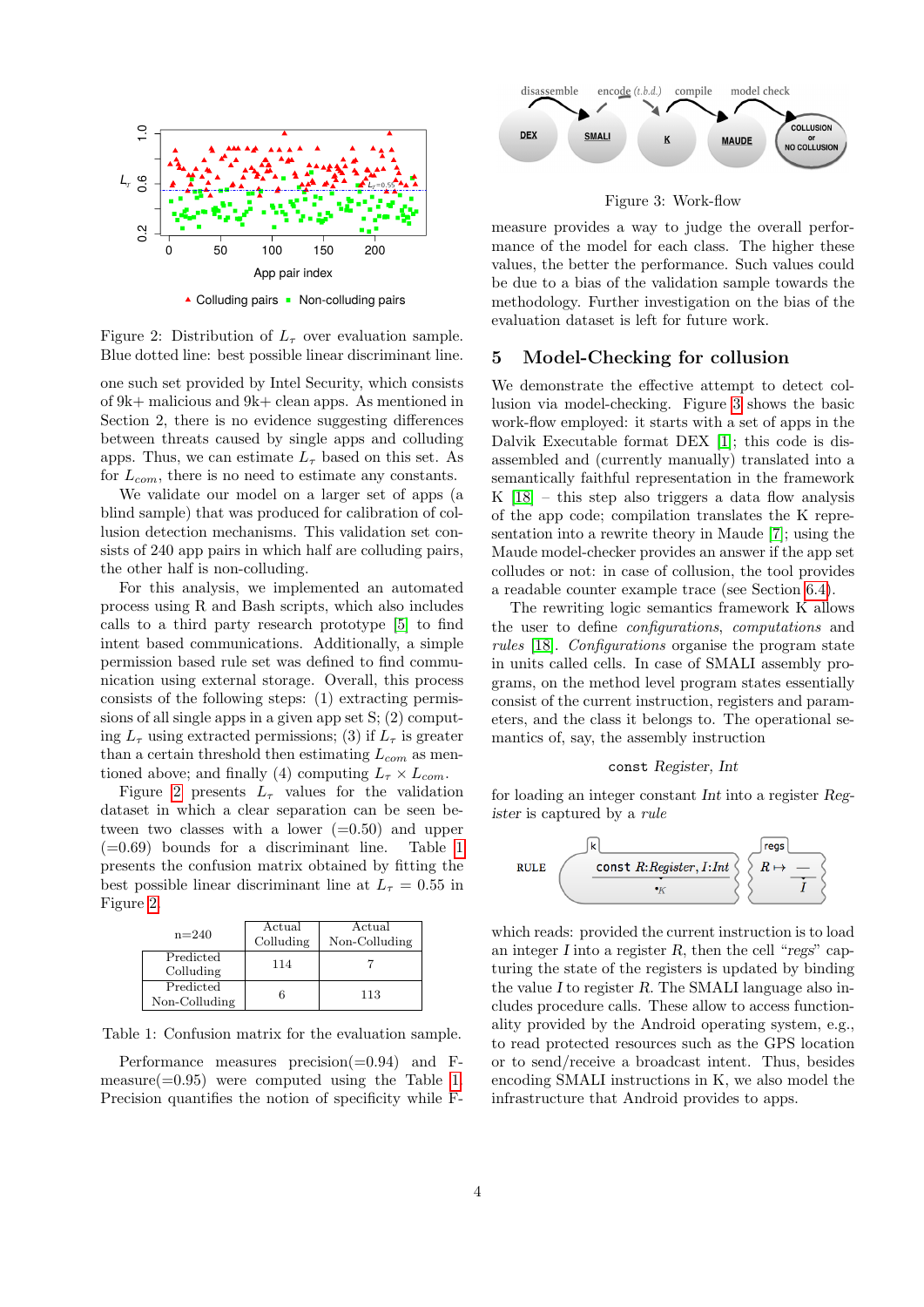The executions of the above semantics, instruction after instruction, defines the computations. However, the concrete semantics is far too detailed for effective model-checking. Therefore, we implement an abstraction in form of a data flow analysis. Here we represent each method individually as a graph, where registers, types, and constants are the nodes, and there is an edge between two nodes  $n_1$  and  $n_2$  iff  $n_2$  is a parameter of the SMALI command that stores a value in  $n_1$ . For example, the SMALI command const r1, 42 would lead to an edge from node "42" to node "R1". Analysing such graphs allows to detect which commands influence the values sent, say, in a broadcast intent, or publishing via the internet; these commands can be grouped into blocks and – rather than computing with concrete values – their effect can be captured symbolically.

For the detection of collusion, our K semantics carries a "trace" cell that records which operations provided by the Android  $API - see Definition 1 - have$  $API - see Definition 1 - have$  $API - see Definition 1 - have$ been executed in a specific run. Based on the "trace" cell we define collusion via a K rule: provided that the GPS location has been accessed, this value has been sent in a broadcast, this value has been received from a broadcast, and finally this value has been published, in that case we detect collusion "information theft".

Practical experiments with small apps demonstrate that this approach is feasible. Using the Maude modelchecker, the state space of the (abstraction) of two apps is small, with only 8 states for the given example and the check takes less than a second.

We use symbolic analysis over the byte code of the set S in order to obtain an in-depth inspection of the communication patterns. In the byte code of each app in S we detect the flow of communication with another app and a safe over-approximation of the data being communicated. We use static analysis over the byte code of apps to extract communication-flow between apps and data-flow inside each app. The data-flow information is filtered based on the private data being read and communicated.

It is future work, to complete the encoding to cover the full DEX language and to experiment with larger apps. We further intend to prove the abstraction to be sound, to show that if model-checking the abstracted code detects collusion then there is collusion in the original code, and to have a more general definition of collusion that covers different variants.

## <span id="page-4-0"></span>6 First experimental results

In this section we compile experimental results obtained by applying the three methods discussed above to an artificial set.



Table 2: Collusion Matrix of the Prolog program. ♣  $=$  Information theft.  $\hat{\mathbf{s}} =$  Money theft.  $\hat{\mathbf{e}} =$  Service misuse.  $\bullet$ ,  $\bullet$ ,  $\bullet$  = False positives.

#### <span id="page-4-1"></span>6.1 An artificial colluding app set

In order to validate our different approaches against a known ground truth, we have created fourteen apps that cover all threats and use all communication channels described earlier in this paper. They are organised in four colluding sets: The Document Extractor set consists of one app  $(id 1)$  that looks for sensitive documents on the external storage; the other app  $(id \, 2)$  sends the information received (via SharedPreferences) to a remote server. The Botnet set consists of four apps. One app  $(id 3)$  acts as a relay that receives orders from the command and control center. The other colluding apps execute commands (delivered via BroadcastIntents) depending on their permissions: sending SMS messages  $(id 4)$ , stealing the user's contacts  $(id\ 5)$  and starting and stopping tasks  $(id\ 6)$ . The **Contact Extractor** set consists of three apps. The first  $(id\ \gamma)$  reads contacts from the address book, the second  $(id 8)$  forwards them via the external storage to the third one  $(id\ g)$ , which sends them to the Internet. The first and second app communicate via BroadcastIntents. The Location Stealing set consists of one app  $(id 12)$  that reads the user location and shares it with the second app  $(id 13)$ , which sends the information to the Internet.

The three non-colluding apps are a document viewer (id 10), an information sharing app (id 11) and a location viewer  $(id\ 14)$ . The first app is able to display different file types in the device screen and use other apps (via BroadcastIntents) to share their uniform resource identifier (URI). The second app receives text fragments from other apps and sends them to a remote server. The third app receives a location from another app (with the same intent used by apps 12 and 13) and shows it to the user on the screen.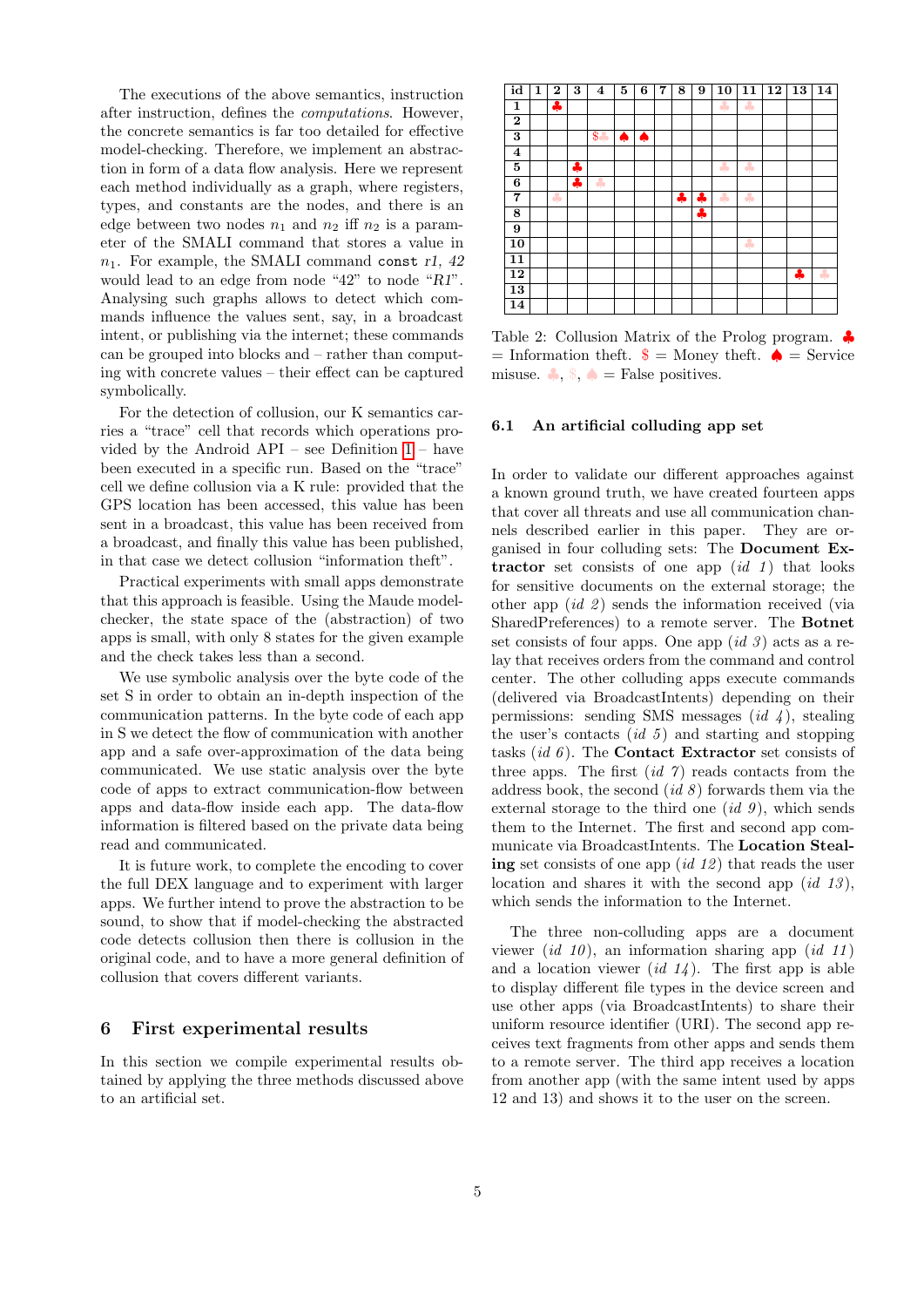#### <span id="page-5-3"></span>6.2 Detecting collusion threat with Prolog

Table [6.2](#page-5-3) shows the results obtained with our ruled based approached from Section [3](#page-1-1) on the apps from Section [6.1.](#page-4-1) The entry "dark red club" in row 1, column 2 means: the program detects that app id 1 sends information to app  $id\,2$ , and these two apps collude on an "information theft". As we take communication direction into consideration, the resulting matrix is non-symmetric, e.g., there is no entry in row 2, column 1. The entry "light red club" in row 1, column 10 means: the program flags collusion of type "information theft" though the set  $\{id\ 1, id\ 10\}$  is clean. The approach identifies all colluding app sets. It also flags eight false positives due to over-approximation. Note, that there are no false negatives due to the nature of our test set: it utilises only those communication methods that our Prolog approach is able to identify.

### <span id="page-5-1"></span>6.3 Computing collusion possibility

Table [6.3](#page-5-1) shows results from our alternative approach from Section [4](#page-2-0) on the same set of apps. Each cell denotes the  $L_{\tau}$  value for the corresponding pair. To minimise false negatives, we use the lower bound  $(=0.50)$ gained from the validation data set for the discriminant line as threshold for  $L_{\tau}$ . We report possible collusion if  $L_{\tau} \geq 0.5$  and  $L_{com} = 1$ , otherwise we report non-collusion. This yields symmetric data – for readability we leave the lower half of the matrix empty. Dark red shows true positives, light red shows false positives, dark green shows true negatives, and light green shows false negatives.

This approach finds two of the four colluding app sets and flags five false positives. It relies on a 3rd party tool to detect inter-app communication which ignores communication using SharedPreferences, thus the app set  $\{id\ 1, id\ 2\}$  is not detected. As we restrict ourselves to pairwise analysis only, the app set  $\{id\ \text{7}, id\}$  $9$  can't be detected, as it communicates via id 8. Finally, app set  $\{id\ 12, id\ 13\}$  was not reported since its  $L<sub>\tau</sub>$  value is less than the chosen threshold. Choosing a lower threshold could avoid this false negative, but at the cost of a lower class accuracy and performance.

A precise estimation of  $L_{com}$  would be useful in order to reduce the number of false positives in our analysis. However, communication is only a necessary, not a sufficient condition for collusion. A recent study [\[10\]](#page-7-11) shows that 84.4% of non-colluding apps in the market place can communicate with other apps either using explicit  $(11.3\%)$  or implicit  $(73.1\%)$  intent calls. Therefore the threat element (i.e.  $L_{\tau}$ ) is far more informative in collusion estimation than the communication element  $(L_{com})$  in our model.

Both approaches to detect the potential of collusion are constrained in terms of the type of inter-app com-

munication channels they account for due to reasons explained previously. This makes it difficult to provide for a straightforward comparison. The rule-based approach is not limited to pairs of set for collusion (which may involve more than two apps). It also allows us assess for the direction of the colluding behaviour (for cases of information flow). Defining rules requires expert knowledge and for some cases explicit rules may not exist; this is overcome by providing for rules to over-approximate for potentially colluding behaviour.

A statistical approach, on the other hand, has the advantage that it can reflect on varying degrees of possible collusion for a given set of apps. In this paper we have largely focused on static attributes, such as permissions, a number of other similar static attributes (such as developer ID, download metrics, and so on) may also be placed on a scale of suspicion for collusion; albeit the current implementation of the statistical approach in this paper is limited due to tool availability.

### <span id="page-5-2"></span>6.4 Software model-checking

We inspect two sets of applications, one colluding  $\{id$ 12, id 13 } and another non-clouding pair  $\{id\ 12, id\ 14\}$  $14$  with software model checking as described in Section [5.](#page-3-0) The sender id 12 and receiver (id 13 or id  $14$ ) communicate via broadcast messages containing the details of the GPS location. In the colluding case the broadcast is successful, i.e., the sender reads the GPS location then broadcasts it, and the receiver gets the broadcast then publishes the GPS location on the internet. In the non-colluding case, the sender still broadcasts the private data which reaches the receiver but this data is never published. Instead, the receiver publishes something else. The data-flow analysis shows, for the non-colluding case, that the private data is received but is never published. This aspect is not obvious for our Prolog filter. Similarly, the dataflow analysis detects collusion in the first case and reports its path witnesses, such as:

```
<trace> call(readSecret, p1)
-> r1 := callRet(readSecret)
-> call(getBroadcast,r1,r1,"locsteal",p1)
-> call(sendBroadcast,"locsteal",r1)
-> r2 := callRet(getBroadcast)
-> call(publish,r2)
</trace>
```
### <span id="page-5-0"></span>7 Related work

App collusion can be traced back to *confused deputy* attacks [\[12\]](#page-7-12). They happen in form of permission redelegation attacks [\[11,](#page-7-13) [8,](#page-7-14) [24\]](#page-8-0) when a permission is carelessly exposed through a public component. Soundcomber [\[21\]](#page-7-1) is an example where extracted information is transmitted using both overt and covert channels.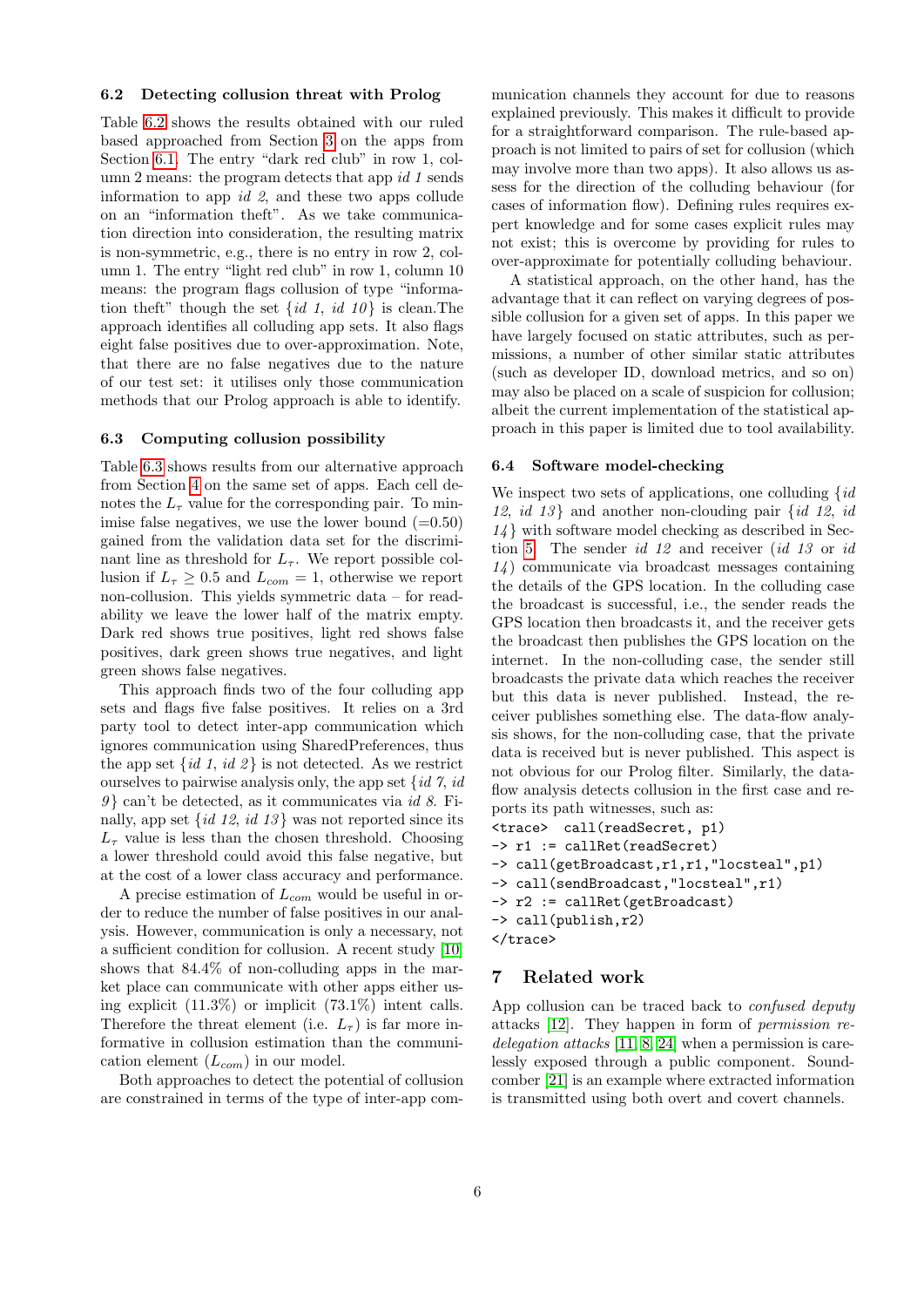| ID             | T. | $\mathbf{2}$ | 3    | 4    | 5    | 6    | 7    | 8    | 9    | 10   | 11   | 12   | 13   | 14           |
|----------------|----|--------------|------|------|------|------|------|------|------|------|------|------|------|--------------|
| 1              |    | 0.51         | 0.61 | 0.97 |      | 0.8  | 1.   | 0.81 | 0.77 | 0.77 | 0.77 | 0.44 | 0.44 | 0.95         |
| $\mathbf{2}$   |    |              | 0.48 | 0.62 | 0.55 | 0.49 | 0.55 | 0.58 | 0.51 | 0.51 | 0.58 | 0.31 | 0.31 | 0.49         |
| 3              |    |              |      | 0.69 | 0.64 | 0.56 | 0.64 | 0.48 | 0.61 | 0.61 | 0.72 | 0.41 | 0.41 | 0.58         |
| $\overline{4}$ |    |              |      |      |      | 0.84 | v.   | 0.85 | 0.71 | 0.71 | 0.82 | 0.56 | 0.56 | 0.95         |
| 5              |    |              |      |      |      | 0.84 |      | 0.86 | 0.67 | 0.67 | 0.82 | 0.47 | 0.47 |              |
| 6              |    |              |      |      |      |      | 0.84 | 0.68 | 0.58 | 0.58 | 0.65 | 0.43 | 0.43 | 0.78         |
| 7              |    |              |      |      |      |      |      | 0.86 | 0.67 | 0.67 | 0.82 | 0.47 | 0.47 | $\mathbf{1}$ |
| 8              |    |              |      |      |      |      |      |      | 0.51 | 0.51 | 0.58 | 0.31 | 0.31 | 0.77         |
| 9              |    |              |      |      |      |      |      |      |      | 0.77 | 0.77 | 0.44 | 0.44 | 0.61         |
| 10             |    |              |      |      |      |      |      |      |      |      | 0.77 | 0.44 | 0.44 | 0.61         |
| 11             |    |              |      |      |      |      |      |      |      |      |      | 0.47 | 0.47 | 0.73         |
| 12             |    |              |      |      |      |      |      |      |      |      |      |      | 0.47 | 0.41         |
| 13             |    |              |      |      |      |      |      |      |      |      |      |      |      | 0.41         |
| 14             |    |              |      |      |      |      |      |      |      |      |      |      |      |              |

# Table 3: Matrix for collusion possibility.

<span id="page-6-1"></span>9 Future work

Marforio et al. [\[16\]](#page-7-15) define colluding applications as those applications that cooperate in a violation of some security property of the system. Another definition is given by [\[15\]](#page-7-16) where multiple apps can come together to perform a certain task, which is out of their permission capabilities. The malicious component of collusion is also acknowledged by Bagheri, Sadeghi et al. [\[19\]](#page-7-17). A more detailed definition is given by Elish [\[10\]](#page-7-11), which defines it as the collaboration between malicious apps, likely written by the same adversary, to obtain a set of permissions to perform attacks.

ComDroid [\[6\]](#page-7-18) is a static analysis tool that looks for confused deputies through Intents. XManDroid [\[3\]](#page-7-19) and TrustDroid [\[4\]](#page-7-20) extend the Android OS. Both allow for fine-grained policies that control inter-app information exchange; none of them address covert channels. In [\[22\]](#page-7-21) authors analyze, using different risk metrics, several compartmentalisation strategies to minimise the risk of app collusion, showing two or three app compartments drastically reduce the risk of collusion for a set of 20 to 50 apps.

# <span id="page-6-0"></span>8 Summary

We have presented a new, concise definition of collusion in the context of Android OS. Colluding apps may carry out information theft, money theft, or service misuse; to this end, malware is distributed over multiple apps. As demonstrated by Soundcomber (and our own app set), collusion is a possibility – but it is yet unclear whether it exists in the wild. Together with our industrial partner Intel Security, we have developed a number of approaches towards effectively detecting collusion. Early experimental results on small app sets (of a size nearly the scale of the number of apps one has on a phone) look promising: a combination of the rule based approach and the machine learning approach could serve as a filter, after which we employ model checking as a decision procedure.

A frontal attack on detecting collusions to analyse analysing pairs, triplets and larger sets is not practical given the search space. An effective collusion-discovery tool must include an effective set of methods to isolate potential sets which require further examination.

We have to emphasise that such tools are essential for many collusion-detection methods. Besides our model checking approach, one could, for example, think of the approach to merge pair of apps into a single app to inspect aggregated data flows [\[14\]](#page-7-22). Merging is slow and therefore app-combining approach is predicated on effective filtering of app pairs of interest.

Alternatively (or additionally), to the two filters described in our paper, imprecise heuristic methods to find "interesting" app sets may include: statistical code analysis of apps (e.g. to locate APIs potentially responsible to communication, accessing sensitive information, etc.); and taking into account apps' publication time and distribution channel (app market, direct installation, etc.).

Attackers are more likely to release colluding apps in a relatively short time frame and that they are likely to engineer the distribution in such a way that sufficient number of users would install the whole set (likely from the same app market). To discover such scenarios one can employ: analysis of security telemetry focused on users devices to examine installation/removal of apps, list of processes simultaneously executing, device-specific APK download/installation logs from app markets (like Google  $Play<sup>TM</sup>$ ) and meta-data about APKs in app markets (upload time by developers, developer ID, source IP, etc.). Such data would allow constructing a full view of existing app sets on user devices. Only naturally occurring sets (either installed on same device or actually executing simultaneously) may be analysed for collusion which should drastically reduce the number of sets that require deeper analysis.

Our goal is to build a fully automated and effective collusion detection system, and tool performance will be central to address scale. It is not clear yet where the bottleneck will be when we apply our approach to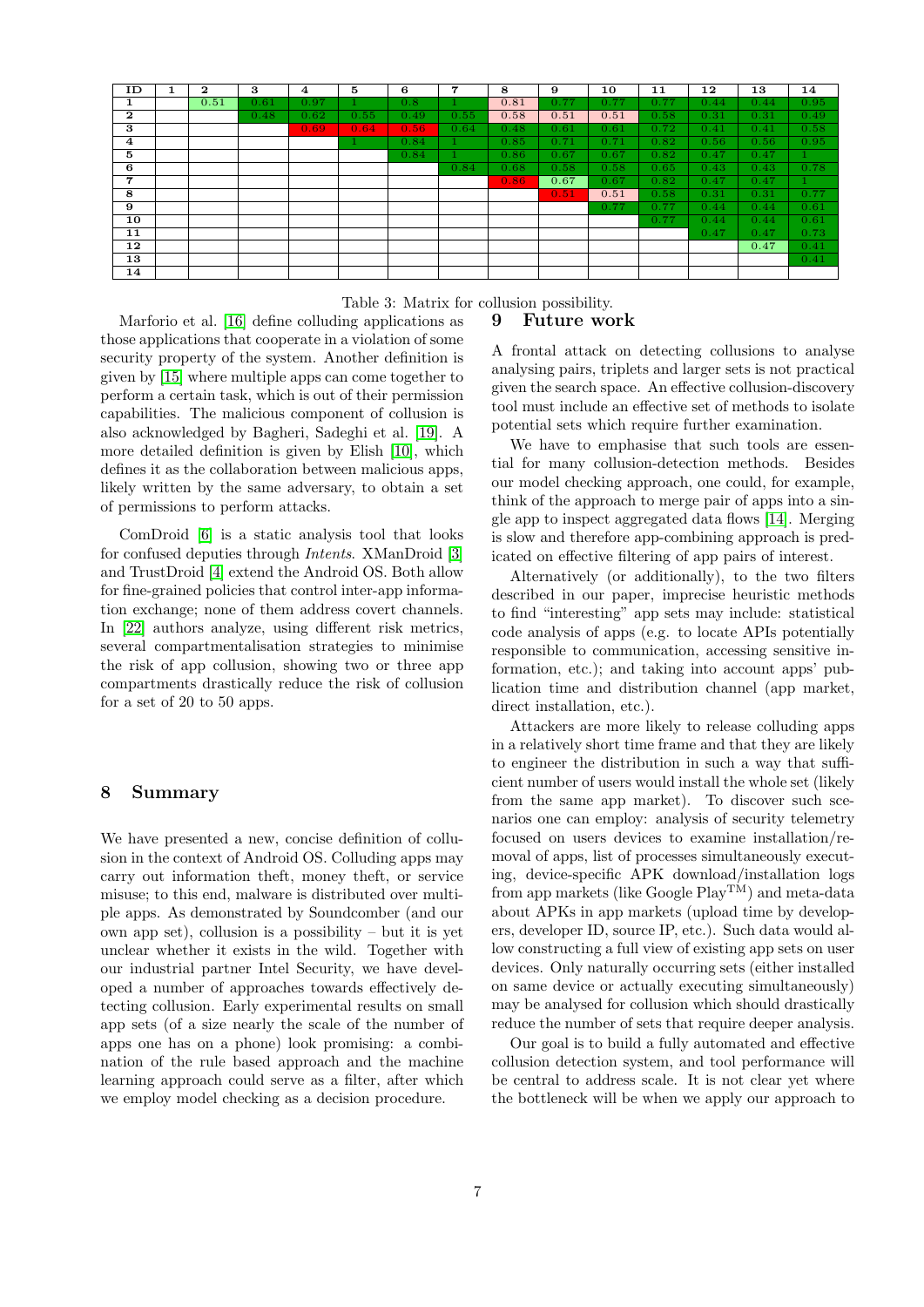real-life apps. Further work will focus on identifying these bottlenecks to optimise the slowest elements of our tool-chain. Detecting covert channels would be a challenge as modelling such will not be trivial.

## Acknowledgement

This work has been funded by EPSRC and we are excited to work on this challenging piece of research<sup>[1](#page-7-23)</sup>.

# References

- <span id="page-7-8"></span>[1] Android Open Source Project. Dalvik Bytecode. [https://source.android.com/devices/](https://source.android.com/devices/tech/dalvik/dalvik-bytecode.html) [tech/dalvik/dalvik-bytecode.html](https://source.android.com/devices/tech/dalvik/dalvik-bytecode.html), 2016.
- <span id="page-7-0"></span>[2] S. Arzt, S. Rasthofer, C. Fritz, E. Bodden, A. Bartel, J. Klein, Y. Le Traon, D. Octeau, and P. Mc-Daniel. FlowDroid: precise context, flow, field, object-sensitive and lifecycle-aware taint analysis for Android apps. In ACM SIGPLAN Notices - PLDI'14, volume 49, pages 259–269. ACM, 2014.
- <span id="page-7-19"></span>[3] S. Bugiel, L. Davi, A. Dmitrienko, T. Fischer, and A.-R. Sadeghi. XManDroid: A new Android evolution to mitigate privilege escalation attacks. TU Darmstadt, TR-2011-04, 2011.
- <span id="page-7-20"></span>[4] S. Bugiel, L. Davi, A. Dmitrienko, S. Heuser, A.-R. Sadeghi, and B. Shastry. Practical and lightweight domain isolation on Android. In SPSM'11, pages 51–62. ACM, 2011.
- <span id="page-7-7"></span>[5] J. Burket, L. Flynn, W. Klieber, J. Lim, W. Shen, and W. Snavely. Making DidFail succeed: Enhancing the CERT static taint analyzer for Android app sets. CMU/SEI-2015-TR-001. 2015.
- <span id="page-7-18"></span>[6] E. Chin, A. P. Felt, K. Greenwood, and D. Wagner. Analyzing inter-application communication in Android. In MobiSys'11, pages 239–252, 2011.
- <span id="page-7-10"></span>[7] M. Clavel, F. Duran, S. Eker, P. Lincoln, N. Martı-Oliet, J. Meseguer, and C. Talcott. All about Maude. LNCS, 4350, 2007.
- <span id="page-7-14"></span>[8] L. Davi, A. Dmitrienko, A.-R. Sadeghi, and M. Winandy. Privilege escalation attacks on Android. In Information Security, pages 346–360. 2010.
- <span id="page-7-3"></span>[9] A. Desnos. Androguard. [https://github.com/](https://github.com/androguard/androguard) [androguard/androguard](https://github.com/androguard/androguard), 2016.
- <span id="page-7-11"></span>[10] K. O. Elish, D. Yao, and B. G. Ryder. On the need of precise inter-app ICC classification for detecting Android malware collusions. In MoST, 2015.
- <span id="page-7-13"></span>[11] A. P. Felt, H. J. Wang, A. Moshchuk, S. Hanna, and E. Chin. Permission re-delegation: Attacks and defenses. In USENIX Security 2011.
- <span id="page-7-12"></span>[12] N. Hardy. The confused deputy:(or why capabilities might have been invented). ACM SIGOPS Operating Systems Review, 22(4):36–38, 1988.
- <span id="page-7-5"></span>[13] K. Krishnamoorthy. Handbook of statistical distributions with applications. CRC Press, 2015.
- <span id="page-7-22"></span>[14] L. Li, A. Bartel, T. F. Bissyandé, J. Klein, and Y. Le Traon. ApkCombiner: Combining multiple Android apps to support inter-app analysis. In SEC'15, pages 513–527. Springer, 2015.
- <span id="page-7-16"></span>[15] T. Mall and S. Gupta. Critical evaluation of security framework in Android applications: Androidlevel security and application-level security. Int. Res. J. of Comp. and Elec. Engg., 2, 2014.
- <span id="page-7-15"></span>[16] C. Marforio, A. Francillon, and S. Capkun. Application collusion attack on the permission-based security model and its implications for modern smartphone systems. technical report, 2011.
- <span id="page-7-4"></span>[17] H. Peng, C. Gates, B. Sarma, N. Li, Y. Qi, R. Potharaju, C. Nita-Rotaru, and I. Molloy. Using probabilistic generative models for ranking risks of Android apps. In CCS'12, pages 241–252.
- <span id="page-7-9"></span>[18] G. Rosu. From rewriting logic, to programming language semantics, to program verification. In Logic, Rewriting, and Concurrency, pages 598– 616. 2015.
- <span id="page-7-17"></span>[19] A. Sadeghi, H. Bagheri, and S. Malek. Analysis of Android inter-app security vulnerabilities using COVERT. In ICSE'15, pages 725–728, 2015.
- <span id="page-7-6"></span>[20] B. P. Sarma, N. Li, C. Gates, R. Potharaju, C. Nita-Rotaru, and I. Molloy. Android permissions: a perspective combining risks and benefits. In SACMAT'12, pages 13–22. ACM, 2012.
- <span id="page-7-1"></span>[21] R. Schlegel, K. Zhang, X.-y. Zhou, M. Intwala, A. Kapadia, and X. Wang. Soundcomber: A stealthy and context-aware sound trojan for smartphones. In *NDSS'11*, pages 17–33, 2011.
- <span id="page-7-21"></span>[22] G. Suarez-Tangil, J. E. Tapiador, and P. Peris-Lopez. Compartmentation policies for Android apps: A combinatorial optimization approach. In Network and System Security, pages 63–77. 2015.
- <span id="page-7-2"></span>[23] G. Suarez-Tangil, J. E. Tapiador, P. Peris-Lopez, and A. Ribagorda. Evolution, detection and analysis of malware for smart devices. Comm. Surveys & Tutorials, IEEE, 16(2):961–987, 2014.

<span id="page-7-23"></span><sup>&</sup>lt;sup>1</sup>All code related to the project can be found in our GitHub page: <https://www.github.com/acidrepo>